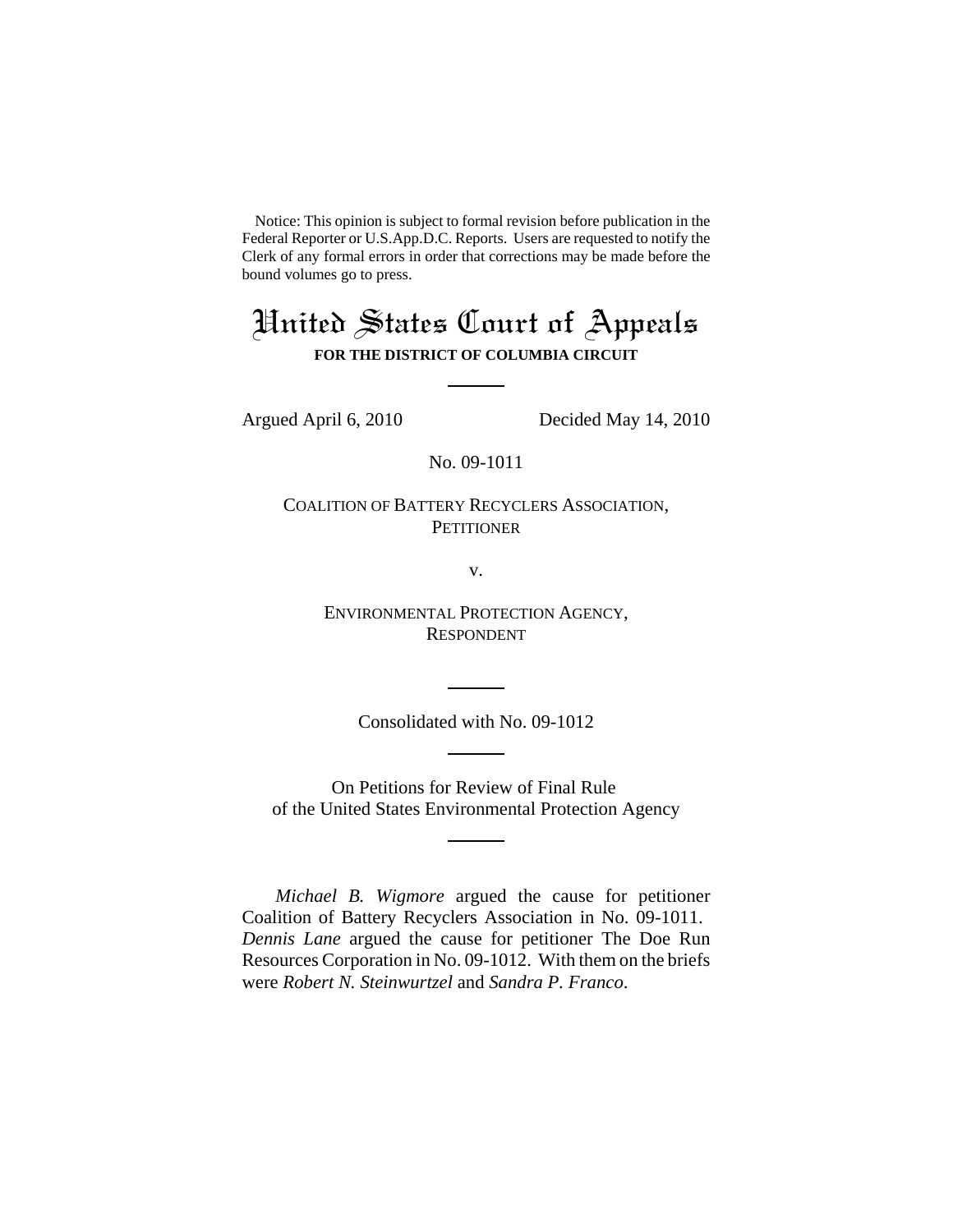*Eric G. Hostetler*, Attorney, U.S. Department of Justice, argued the cause and filed the brief for respondent.

Before: SENTELLE, *Chief Judge*, ROGERS and GARLAND, *Circuit Judges*.

Opinion for the Court by *Circuit Judge* ROGERS.

ROGERS, *Circuit Judge*: Upon review of the air quality criteria and national ambient air quality standards ("NAAQS"), the Environmental Protection Agency revised the primary and secondary NAAQS for lead. *See National Ambient Air Quality Standards for Lead*, 73 Fed. Reg. 66,964 (Nov. 12, 2008) ("Final Rule"). The revision was designed to provide, in light of recent science, the requisite protection of public health and welfare by revising the permissible level of lead in ambient air and revising the averaging time over which the level must be met. The final rule also revised data handling procedures and emissions inventory reporting requirements and provided guidance on implementation. The Coalition of Battery Recyclers Association and the Doe Run Resources Corporation (together "petitioners") contend EPA action was arbitrary and capricious in multiple ways. Upon review of the rulemaking record, we are unpersuaded and we deny the petitions for review.

**I.**

Pursuant to sections 108 and 109 of the Clean Air Act, 42 U.S.C. §§ 7408–09, EPA regulates air pollutants, "emissions of which, in [the Administrator's] judgment, cause or contribute to air pollution which may reasonably be anticipated to endanger public health or welfare," *id.* § 7408(a)(1)(A). Lead ("Pb") emitted into the air can be inhaled or ingested and then absorbed into the bloodstream, potentially leading to a broad range of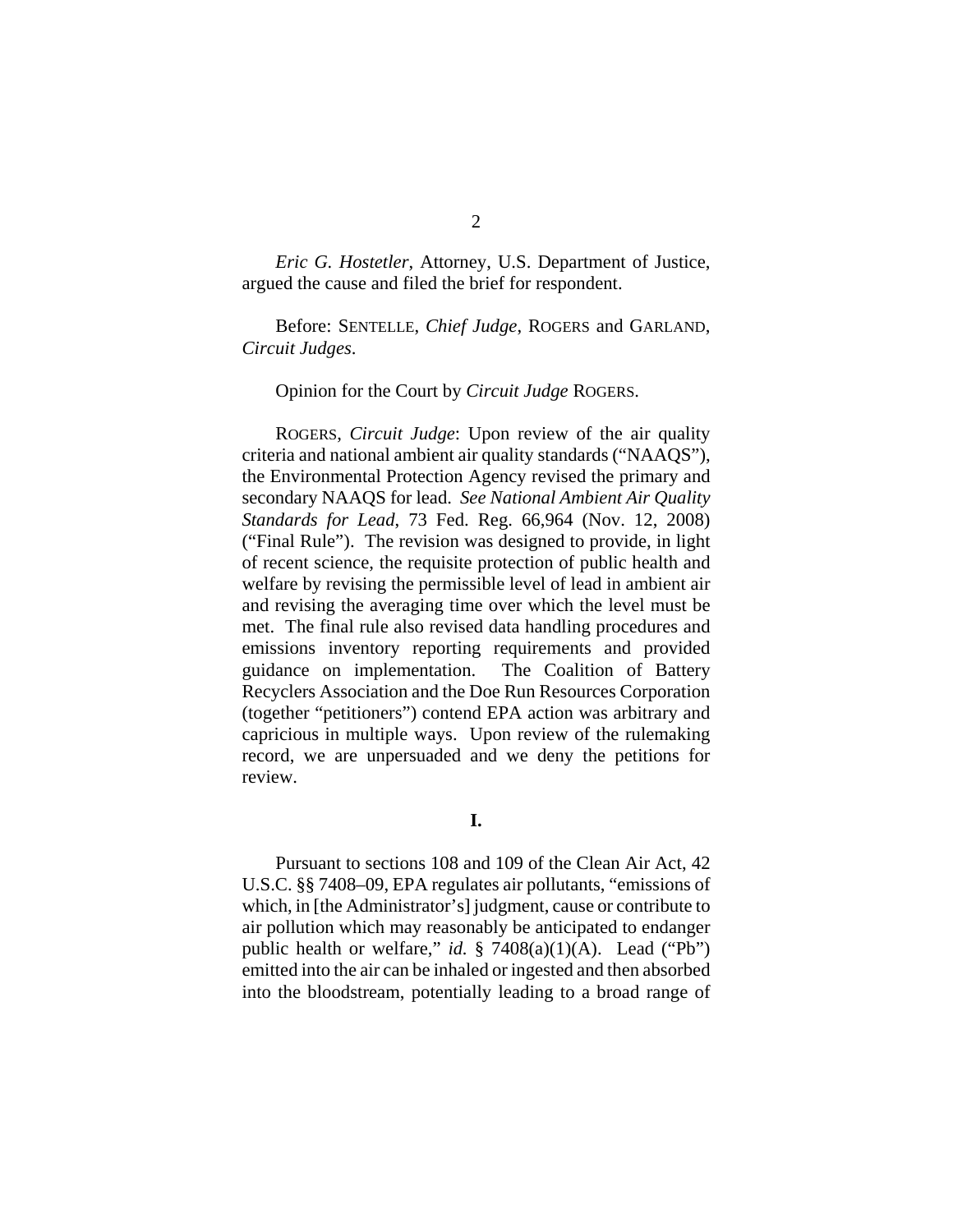adverse health effects including adverse neurological effects in children. *See* Final Rule, 73 Fed. Reg. at 66,972–73, 66,975–76. In 1978 EPA established primary and secondary NAAQS for lead of 1.5 micrograms of lead per cubic meter of air  $(\mu g/m^3)$ averaged over a calendar quarter. *See National Primary and Secondary Ambient Air Quality Standards for Lead*, 43 Fed. Reg. 46,246 (Oct. 5, 1978) ("1978 Lead NAAQS"). At this time, adverse neurocognitive effects in children had not been shown for blood lead levels below 50 micrograms of lead per deciliter of blood (µg/dL), and the 1978 NAAQS aimed to prevent most children from exceeding a blood lead level of 30 µg/dL. *See id.* at 46,246, 46,252. However, later studies showed adverse neurocognitive effects in children with blood lead levels below 10 µg/dL. *See* Final Rule, 73 Fed. Reg. at 66,975–76, 66,984.

EPA began reviewing the NAAQS for lead in 2004, considering some 6,000 studies and concluding "there is now no recognized safe level of Pb in children's blood." *Id.* at 66,984. As part of its review, EPA produced a "Criteria Document" assessing the latest scientific information regarding health effects associated with lead in the ambient air. *See id.* at 66,966–67. EPA's review "shift[ed] focus from identifying an appropriate target population mean blood lead level and instead focuse[d] on the magnitude of effects of air-related Pb on neurocognitive functions." *Id.* at 66,984. EPA developed an "evidence-based framework" that examined published studies addressing the relationship between IQ loss in children and air lead levels. *Id.* EPA relied to a lesser extent on risk estimates derived from risk assessment models. *Id.* at 67,006. Through its review, EPA sought to identify an air lead level "that would prevent air-related IQ loss (and related effects) of a magnitude judged by the Administrator to be of concern in populations of children exposed to the level of the standard." *Id.* at 66,997.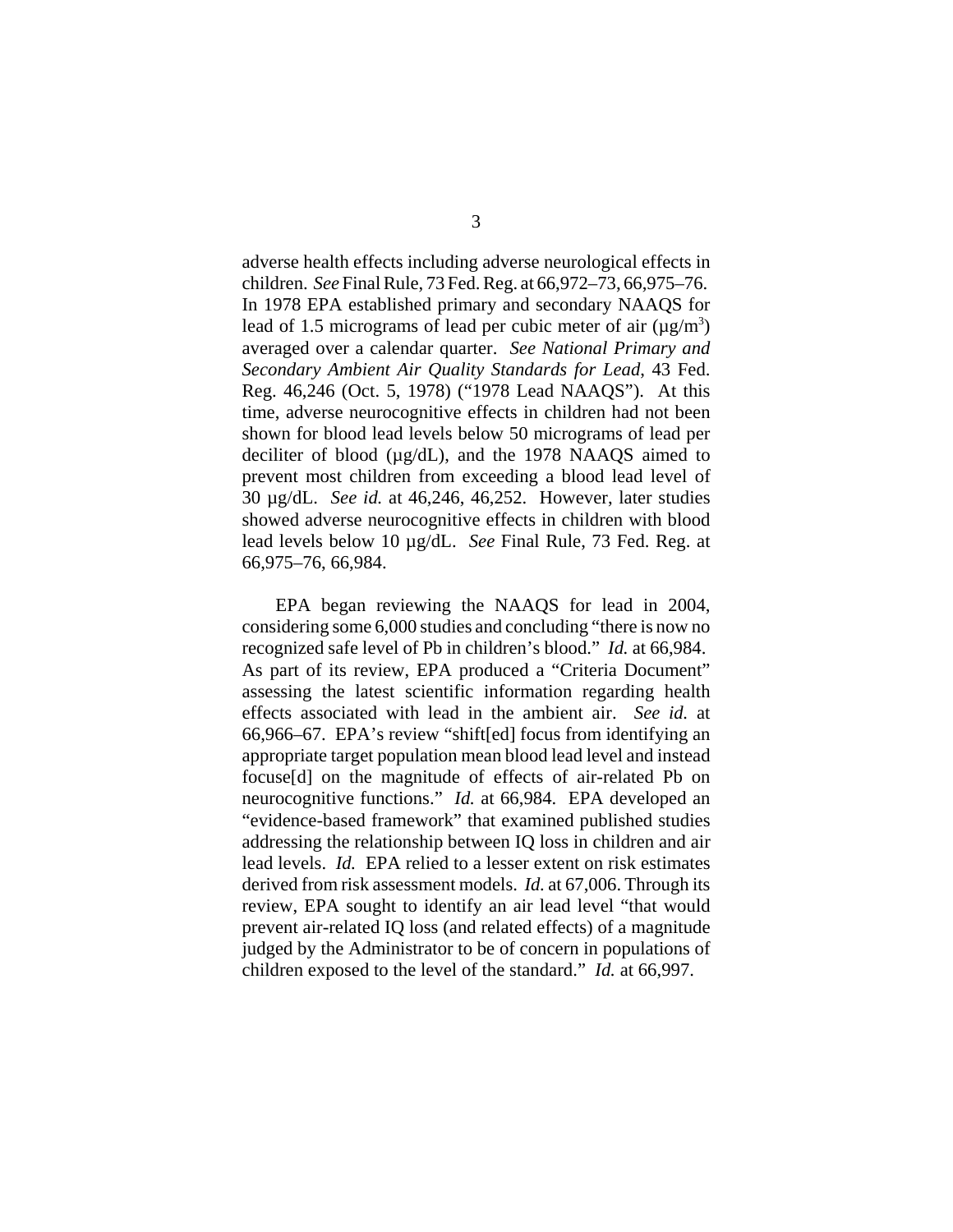To relate IQ loss to air lead levels, EPA used its evidencebased framework to determine relationships between air lead levels and blood lead levels (the "air-to-blood ratio") and between blood lead levels and IQ loss (the "concentrationresponse" relationship). EPA concluded that for each  $\mu$ g/m<sup>3</sup> increase of lead in air, children's blood lead levels increase by  $5-10 \mu$ g/dL, i.e., the air-to-blood ratio ranged from 1:5 to 1:10. *Id.* at 67,002. EPA selected an air-to-blood ratio of 1:7 "as a generally central value within this range." *Id.* at 67,004. EPA also concluded that the concentration-response relationship is nonlinear, with greater incremental IQ loss occurring at lower blood lead levels, and thus that analyses of children with blood lead levels closest to those of children in the United States today were most relevant. *Id.* at 67,002. EPA determined that the most recently measured mean blood lead level of U.S. children five years old and younger was 1.8 µg/dL, *id.*, and selected four study groups involving children with mean blood lead levels between 2.9 and 3.8 µg/dL rather than groups with higher mean blood lead levels, *id.* at 67,003. To "avoid[] focus on a single estimate that may be unduly influenced by one single analysis," each of the four selected groups was from a different study. *Id.* Using each group's reported mean IQ point decrease per  $\mu$ g/dL increase in blood lead levels, i.e., using the slope of the concentration-response relationship for each group, EPA calculated the median concentration-response slope to be -1.75 µg/dL. *Id.*

After considering public comments and the recommendations of its independent scientific review committee, the Clear Air Scientific Advisory Committee ("CASAC"), *see* 42 U.S.C. § 7409(d)(2), as well as "the uncertainties in the health effects evidence and related information" and the role of IQ loss in its evidence-based framework, EPA concluded that an allowable airborne lead–related loss of two IQ points should be used to set the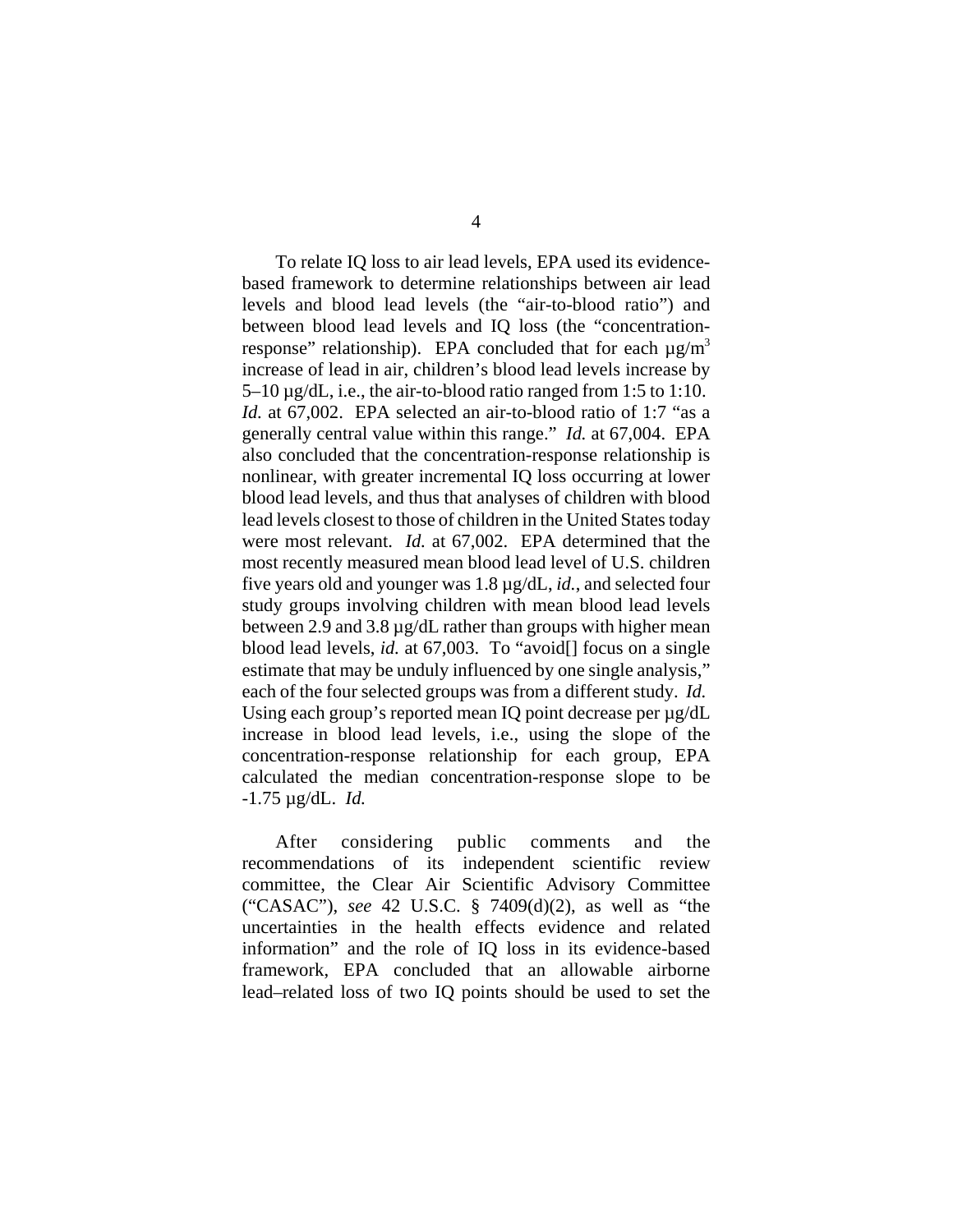NAAQS standard. Final Rule, 73 Fed. Reg. at 67,005. CASAC had stated that "*a population loss of 1–2 IQ points is highly significant from a public health perspective*" and that such loss should be prevented, recommending an air lead level standard of 0.20 µg/m3 or less. *Id.* at 66,999–67,000. Combining the blood-to-air ratio of 1:7, the concentration-response slope of -1.75 µg/dL, and the allowable air-related IQ loss of 2 points, EPA concluded that an air lead level standard of 0.15  $\mu$ g/m<sup>3</sup> "would be sufficient to protect public health with an adequate margin of safety" and "is neither more nor less stringent than necessary for this purpose." *Id.* at 67,007.

EPA also concluded that the appropriate averaging time for the air lead level standard is a rolling three-month period with a maximum (not-to-be-exceeded) form evaluated over a period of three years. *Id.* at 66,996. EPA had initially proposed an averaging time of either a calendar quarter or a calendar month, *National Ambient Air Quality Standards for Lead*, 73 Fed. Reg. 29,184 (May 20, 2008) ("*NPRM*"), with CASAC recommending a monthly averaging period, *see* Final Rule, 73 Fed. Reg. at 66,993. EPA based its conclusion on scientific evidence indicating that blood lead levels increase quickly in response to increased lead exposure, that blood lead levels measured at the same time as an IQ test ("concurrent blood lead levels") are most strongly associated with IQ response, and that these concurrent blood lead levels reflect lead exposure over the past one to three months. *Id.* at 66,992–93. On November 12, 2008, EPA published the final rule, revising the primary and secondary NAAQS for lead to 0.15  $\mu$ g/m<sup>3</sup> averaged over a rolling threemonth period. *Id.* at 66,964.

## **II.**

Petitioners assert that the revised primary lead NAAQS is overprotective, contending that (A) EPA did not provide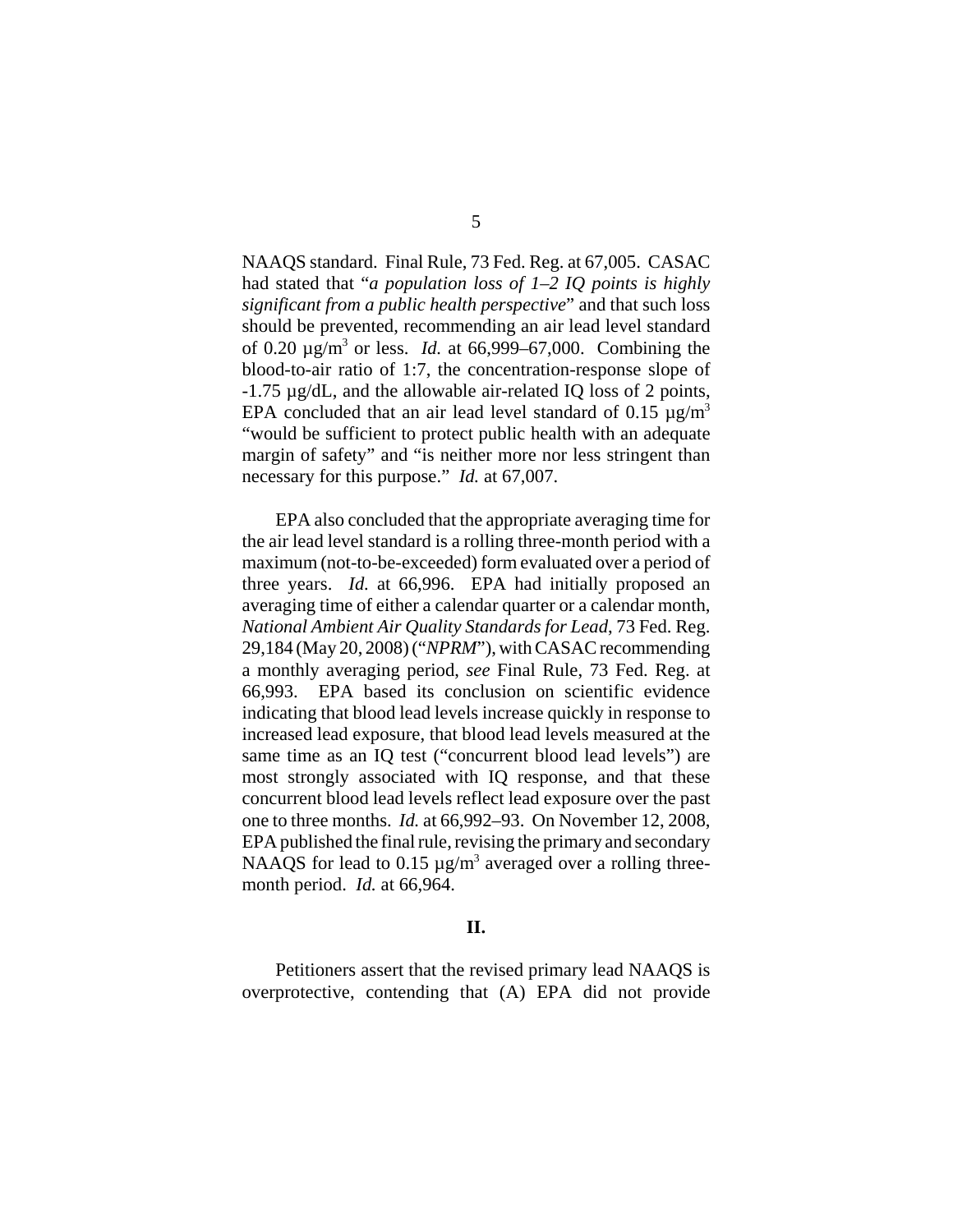sufficient record support for basing the standard on preventing a decrease of more than two IQ points, (B) reliance on particular studies relating blood lead levels and IQ was arbitrary and capricious, and (C) selection of a lead standard of 0.15  $\mu$ g/m<sup>3</sup> was arbitrary and capricious when measured as an average over a rolling three-month period. Consistent with our standard of review, *see Lead Indus. Ass'n v. EPA*, 647 F.2d 1130, 1145–48 (D.C. Cir. 1980); 42 U.S.C. § 7607(d)(9), we conclude these contentions lack merit because there is substantial record evidence to support EPA's conclusions that the population of children exposed to air lead levels above the revised NAAQS could suffer, and should be prevented from suffering, average losses of more than two IQ points, that greater incremental IQ loss occurs at lower relative blood levels and the more relevant IQ analyses are those of children with blood levels closest to today's population of children, and that a standard of 0.15  $\mu$ g/m<sup>3</sup> measured as a three-month rolling average is required to protect public health with an adequate margin of safety.

#### **A.**

Sensitive populations; focus on IQ decrements. Petitioners' assertion that the revised lead NAAQS is overprotective because it is more stringent than necessary to protect the entire population of young U.S. children ignores that the Clean Air Act allows protection of sensitive subpopulations. Primary NAAQS are those "which in the judgment of the Administrator, . . . allowing an adequate margin of safety, are requisite to protect the public health." 42 U.S.C. § 7409(b)(1). In *Whitman v. American Trucking Ass'ns*, 531 U.S. 457, 475–76 (2001), the Supreme Court interpreted "requisite to protect" as "not lower or higher than is necessary . . . to protect the public health with an adequate margin of safety." This court, en banc, cited the Senate Report accompanying the Clean Air Act explaining that EPA should set standards providing "a *reasonable* degree of protection . . . against hazards which research has not yet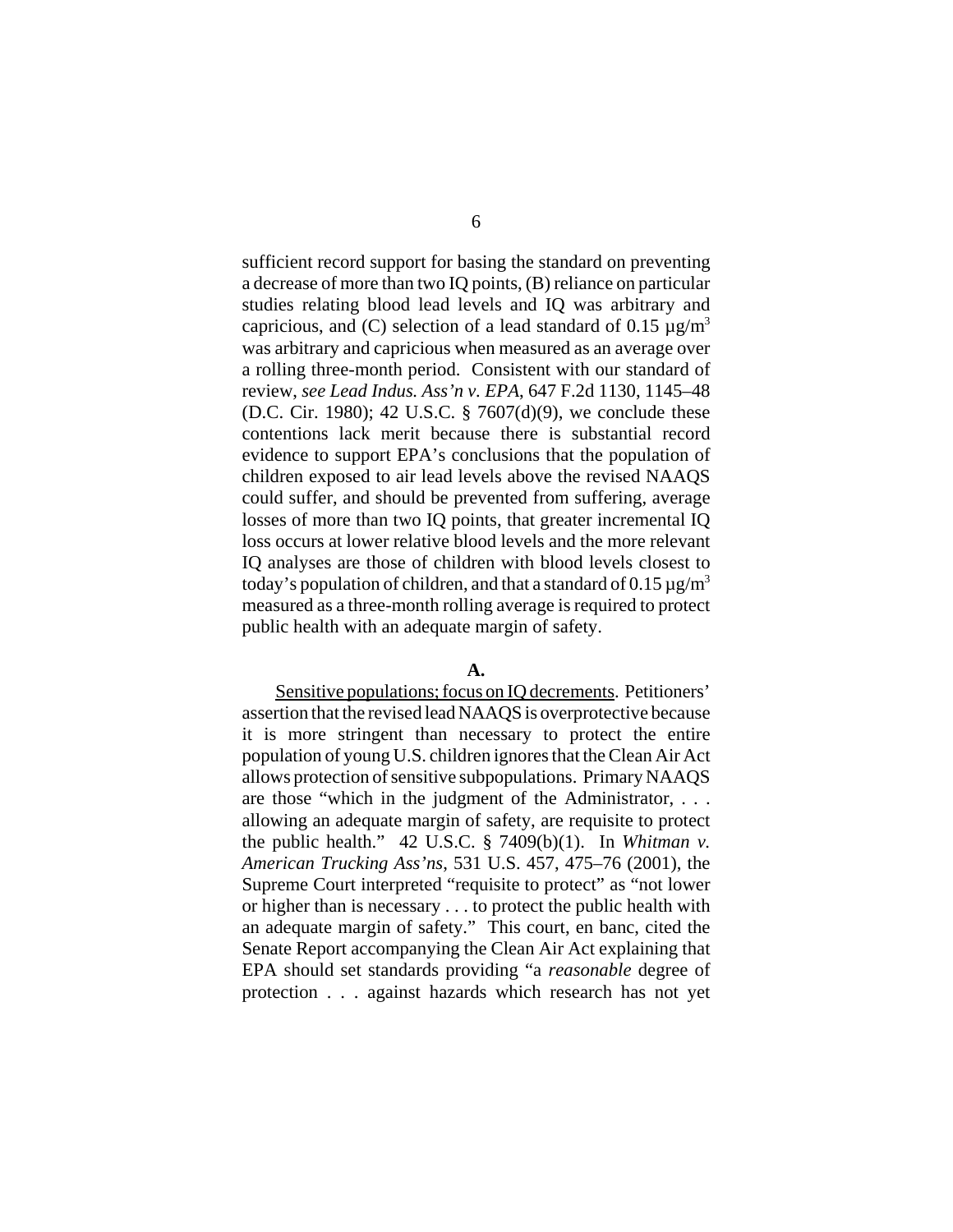identified." *Natural Res. Def. Council v. EPA*, 824 F.2d 1146, 1152 (D.C. Cir. 1987) (en banc) (quoting S. REP. NO. 91-1196, at 10 (1970)) (emphasis and omission in *Natural Res. Def. Council*). And so this court has held that "NAAQS must protect not only average healthy individuals, but also 'sensitive citizens'" such as children, and "[i]f a pollutant adversely affects the health of these sensitive individuals, EPA must strengthen the entire national standard." *Am. Lung Ass'n v. EPA*, 134 F.3d 388, 389 (D.C. Cir. 1998) (quoting S. REP. NO. 91-1196 at 10); *see also Lead Indus. Ass'n*, 647 F.2d at 1152–53.

In the Final Rule EPA explained that the scientific evidence showing the impact of lead exposure in young children in the United States led it "to give greater prominence to children as the sensitive subpopulation in this review," Final Rule, 73 Fed. Reg. at 66,975, and to focus its revision of the lead NAAQS on "the sensitive subpopulation that is the group of children living near [lead emission] sources and more likely to be exposed at the level of the standard," *id.* at 67,000. Given the recent scientific evidence on which it relied, EPA's decision to base the revised lead NAAQS on protecting the subset of children likely to be exposed to airborne lead at the level of the standard was not arbitrary or capricious.

Petitioners' suggestion that EPA failed to explain adequately its shift in focus, from blood lead levels in the original 1978 lead NAAQS to IQ decrements in children in the revised NAAQS, is without merit. In the rulemaking EPA explained that although the 1978 NAAQS was based on determining a maximum safe blood lead level for children, current scientific evidence no longer recognized a safe blood lead level, and EPA consequently adopted a different focus when revising the lead NAAQS. *See NPRM*, 73 Fed. Reg. at 29,229; Final Rule, 73 Fed. Reg. at 66,984. EPA further explained that epidemiological studies of cognitive effects and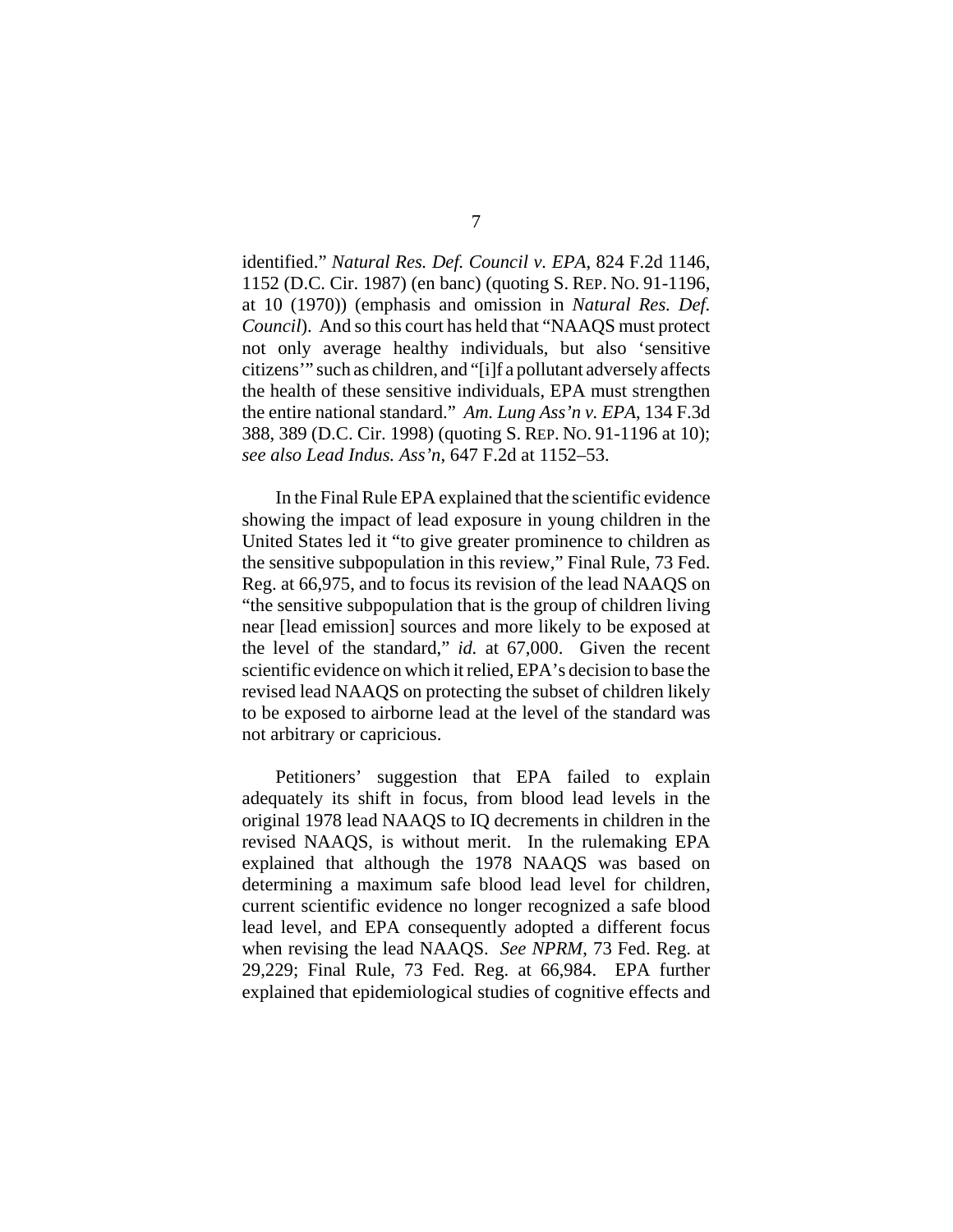lead exposure commonly use IQ scores and that the scientific literature supports the conclusion that lead exposure causes IQ loss in children. *See* Final Rule, 73 Fed. Reg. at 66,976. As EPA noted in its brief, EPA does not view blood lead levels as adverse health effects under the Clean Air Act, and both the 1978 and 2008 lead NAAQS focused on preventing adverse health effects such as neurocognitive effects. *See id.* at 66,983–84; 1978 Lead NAAQS, 43 Fed. Reg. at 46,252–53.

Petitioners further contend EPA's use of IQ decrements to revise the lead NAAQS was arbitrary and capricious because IQ measurements are more uncertain than blood lead level measurements. They assert that confounding factors such as environmental factors affect IQ scores and that the population significance of IQ loss is imprecise. However, EPA explained that a large number of high quality studies support the inference that lead exposure causes population IQ loss, and that animal studies in which confounding factors are not present show that low levels of lead cause neurobehavioral effects. *See* Final Rule, 73 Fed. Reg. at 66,984 n.56. Petitioners claim that EPA has acknowledged the standard error of measurement for IQ is between three and four IQ points, and so assert that an IQ decrement of two points therefore "cannot be detected at the level of an individual." Pet'rs Br. 32. This assertion confuses the "'critical' distinction between population and individual risk," wherein a small change in IQ at the level of an individual is a substantial change at the level of a population, as noted by EPA when citing the discussion of the differences between individual-level and population-level data in the Criteria Document. *See* Final Rule, 73 Fed. Reg. at 66,976. Thus any suggestion by petitioners that EPA did not adequately respond to comments on the IQ test error rates, assuming this issue was not forfeited by their failure to resubmit the comments as directed in the notice of proposed rulemaking, *see NPRM*, 73 Fed. Reg. at 29,190, is without merit.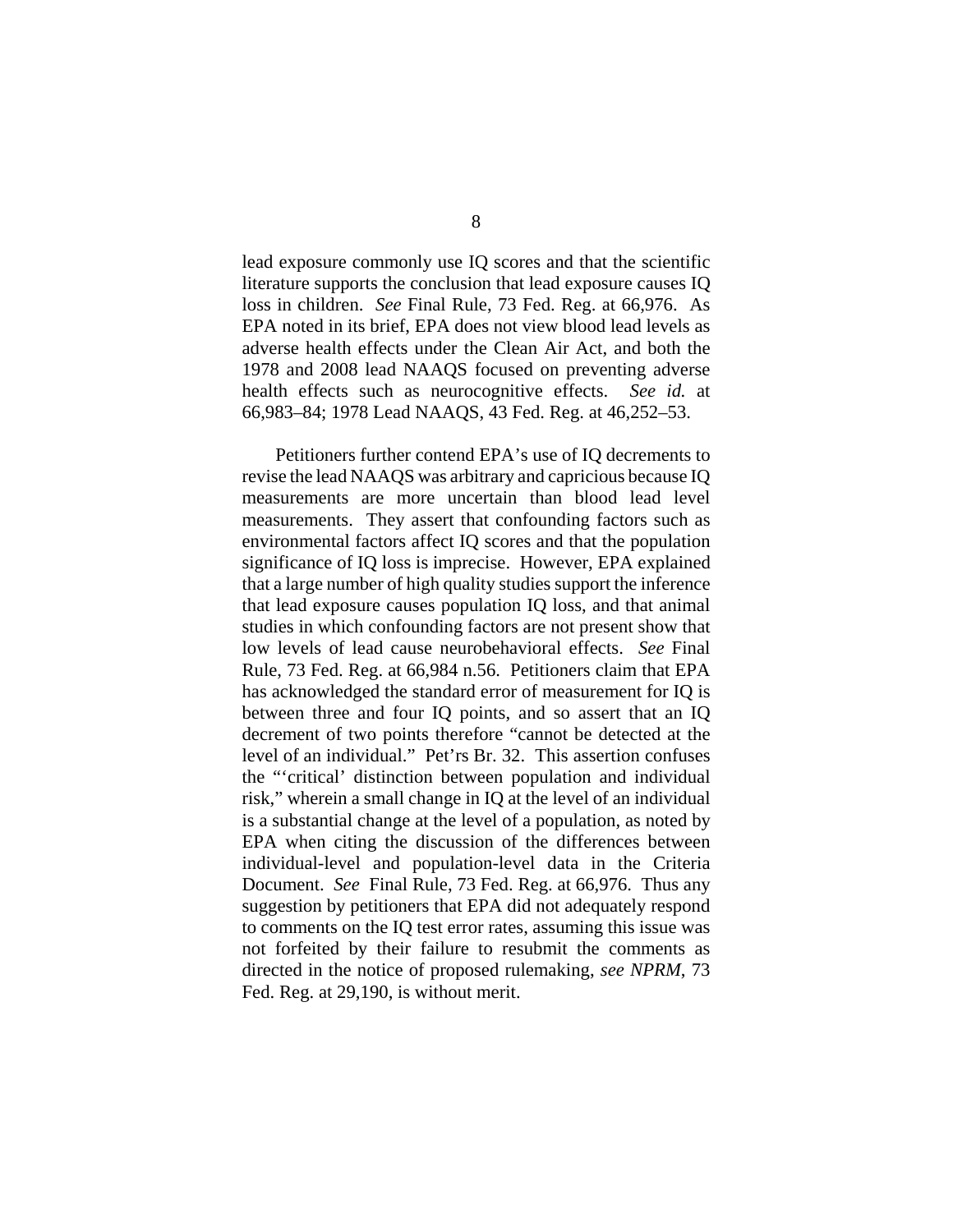Petitioners also protest, while conceding that CASAC concluded a population loss of two IQ points "is [a] highly significant" public health problem, Final Rule, 73 Fed. Reg. at 67,000, that EPA did not provide adequate record support for its decision to protect against a population loss of more than two IQ points. In the Final Rule and the Criteria Document EPA explained that a mean population loss of two IQ points would cause both a substantial decrease in the percentage of the population achieving very high IQ scores and a substantial increase in the percentage achieving very low scores. *See id.* at 66,976. In addition to citing CASAC's conclusion, EPA cited the comments of the American Academy of Pediatrics and state health agencies that such a loss should be prevented. *See id.* at 67,000. These explanations sufficiently support EPA's decision to prevent a population loss of more than two IQ points. Regardless of whether EPA sufficiently explained its decision not to follow the recommendation of CASAC and others to further reduce IQ loss, a deficiency there would not lend support to petitioners' contention that the revised lead NAAQS is overprotective.

Additionally, while petitioners suggest EPA ignored record evidence that population IQ has not increased commensurate with decreasing blood lead levels over the past several decades, EPA's response to comments on the proposed rule stated there is evidence that IQ scores have increased by an average of three points per decade in the United States over the last several decades and that IQ tests are routinely renormalized to adjust for these increases. *See* EPA Responses to Significant Comments on the 2008 Proposed Rule on National Ambient Air Quality Standards for Lead, at 30–31 (Oct. 2008) ("Response to Comments"). EPA's response also explained these increases may be due to improvements in nutrition and to other societal and environmental factors as well as to reduced exposure to lead, and concluded from an analysis of the scientific evidence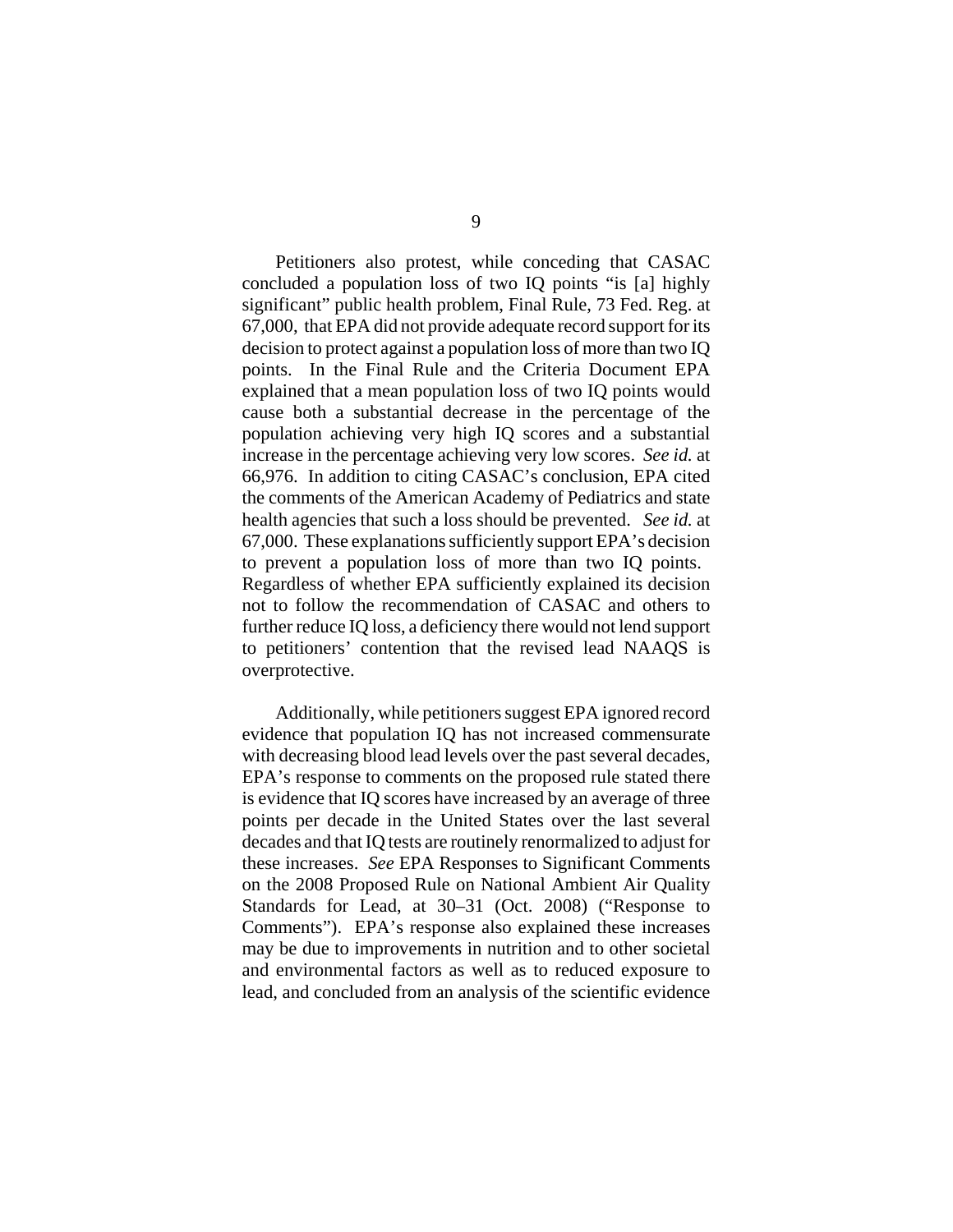that the decline in blood lead levels over the past several decades contributed to the increase in IQ over that time period.

For these reasons we conclude that EPA adequately justified its decision to prevent a loss of more than two IQ points in the population of children exposed to the level of the revised NAAQS. Petitioners' reliance on *In re Permian Basin Area Rate Cases*, 390 U.S. 747 (1968), to support their contention that the revised lead NAAQS is overprotective, is misplaced. The record shows EPA met its "oblig[ation] at each step of its regulatory process to assess the requirements of the broad public interests entrusted to its protection by Congress," *id.* at 791, by considering what lead NAAQS "is requisite to protect public health, including the health of sensitive groups, with an adequate margin of safety," Final Rule, 73 Fed. Reg. at 67,006.

### **B.**

Selection of scientific studies. Petitioners contend that the record does not support EPA's decision to exclude from its determination of the concentration-response slope three additional study groups involving children with blood lead levels greater than those of current U.S. children but below 10 µg/dL. The four study groups EPA used to determine the concentration-response slope were (1) a group from the "Lanphear" study analyzing blood lead levels below 7.5 µg/dL, (2) a group from the "Téllez-Rojo" study analyzing blood lead levels below 5 µg/dL, (3) the "Canfield" study analyzing blood lead levels below 10 µg/dL, and (4) the "Bellinger and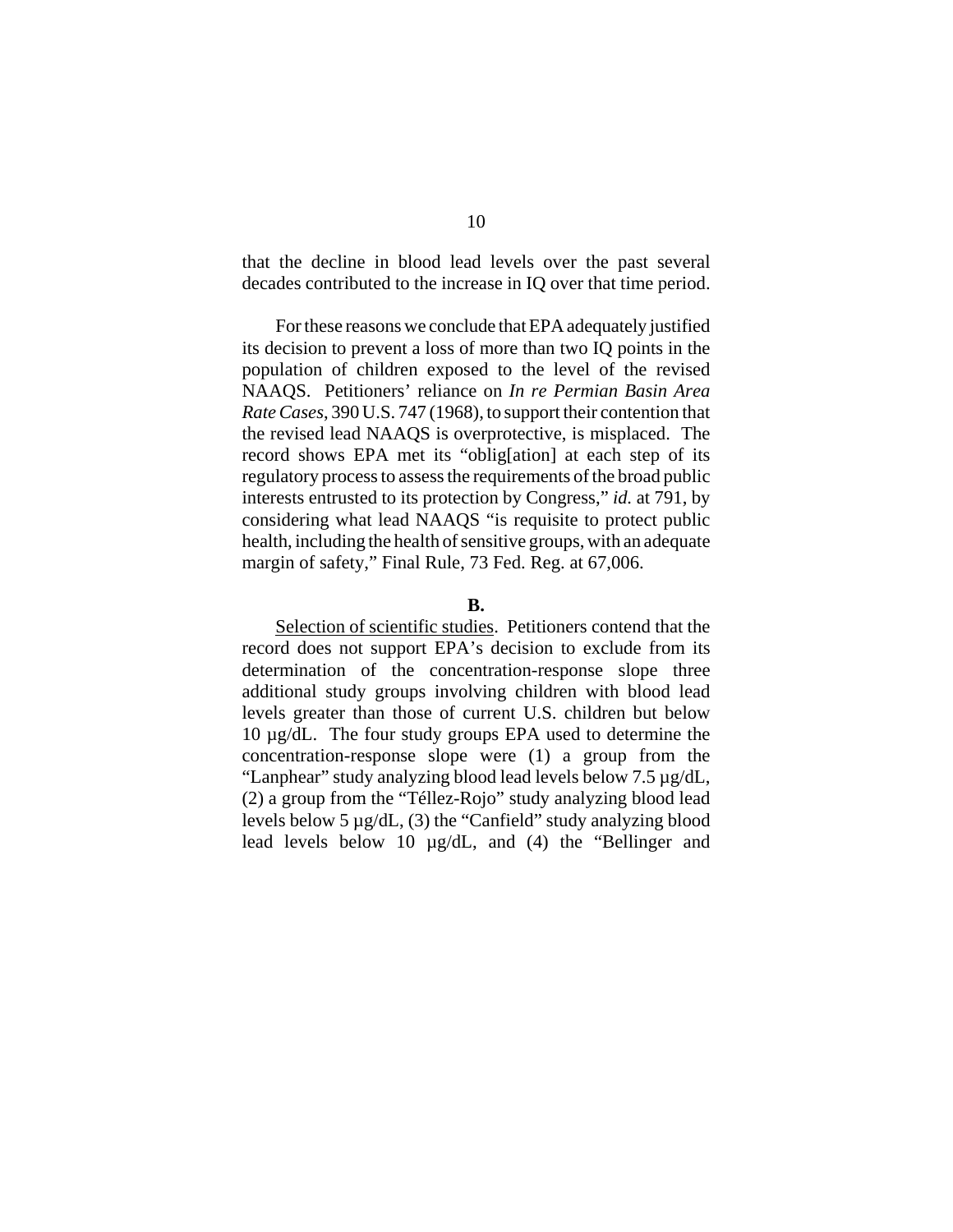Needleman" study analyzing blood lead levels below  $10 \mu$ g/dL.<sup>1</sup> *See* Final Rule, 73 Fed. Reg. at 67,003 (Table 3). Like the Canfield and the Bellinger and Needleman studies on which EPA relied, the three study groups petitioners wanted EPA to use, namely an additional group from the Lanphear study and two additional groups from the Téllez-Rojo study, involved blood lead levels below 10 µg/dL. Petitioners contend that by excluding the three study groups EPA did not rely on the latest scientific knowledge, that the studies' concentration-response slopes do not continuously become steeper as blood lead levels decrease, that there is a larger difference in the steepness of such slopes above and below 10 µg/dL than above and below 5 µg/dL, and thus that EPA should have included the three additional study groups because they involved blood lead levels below  $10 \mu g/dL$ .

However, EPA explained that the scientific evidence, as well as CASAC's recommendations, supported its conclusion that the concentration-response relationship is nonlinear, in the sense that a given increase in blood lead levels would cause a greater IQ loss in a population with low blood lead levels than a population with higher blood lead levels. *See id.* at 67,002. EPA reasonably concluded from this evidence that studies involving children with blood lead levels closer to the mean

<sup>&</sup>lt;sup>1</sup> See B.P. Lanphear et al., Low Level Environmental Lead Exposure and Children's Intellectual Function: An International Pooled Analysis," 113 Envtl. Health Perspectives 894 (2005); M.M. Téllez-Rojo et al., Longitudinal Associations between Blood Lead Concentrations  $\langle 10 \mu$ g/dL and Neurobehavioral Development in Environmentally-Exposed Children in Mexico City, 118 Pediatrics e323 (2006); R.L. Canfield et al., Intellectual Impairment in Children with Blood Lead Concentrations below 10 µg per Deciliter, 348 New Engl. J. Med. 1517 (2003); D.C. Bellinger & H.L. Needleman et al., Intellectual Impairment and Blood Lead Levels [letter], 349 New Eng. J. Med. 500 (2003).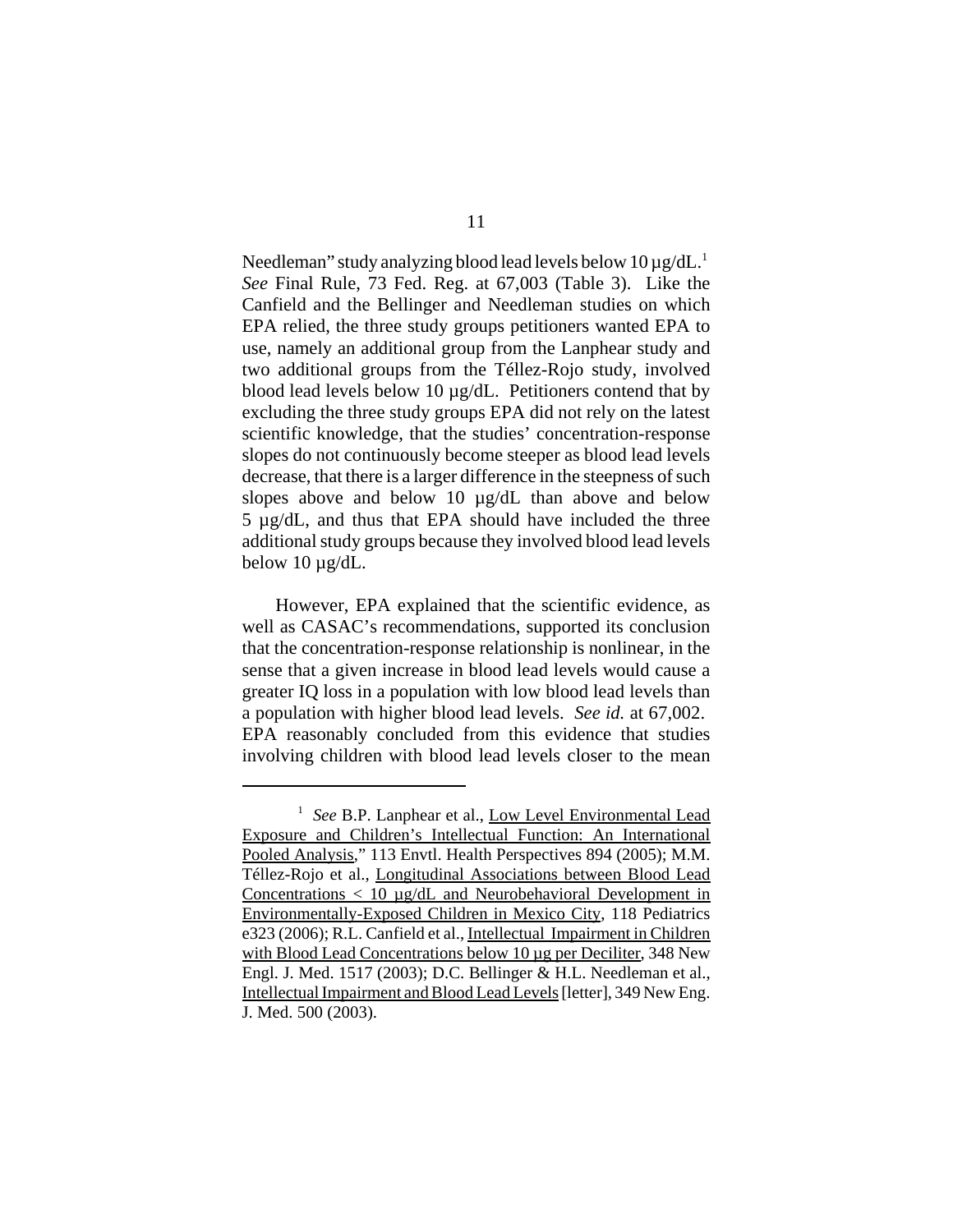blood lead level of today's population of U.S. children would provide a more representative estimate of the concentrationresponse slope. *Id.* EPA's decision not to rely on the three studies identified by petitioners is practically self-evident from the table included in the rulemaking, see *id.* at 66,978–79 (Table 1), and EPA's explanation for not relying on these three studies was reasonable. EPA explained that it had included from the Lanphear and Téllez-Rojo studies only the study group with "a mean blood Pb level closest to today's mean for U.S. children." *Id.* at 67,003. EPA further explained that it had "identified four different studies" to use in determining the concentrationresponse slope and thus "avoid[ed] focus on a single estimate that may be unduly influenced by one single analysis." *Id.*

No less, contrary to petitioners' view, did EPA reasonably explain why it relied more on the evidence-based framework than on the risk assessment model results, results that petitioners assert contradict EPA's conclusion that a given increase in blood lead levels would cause a greater IQ loss at lower blood lead levels than at higher blood lead levels. EPA explained it considered its risk assessment model results but gave them less weight than the results in the published studies considered in its evidence-based framework, because the risk assessment models were associated with "important uncertainties and limitations" related to modeling air lead dispersion, lead exposure pathways, and other factors. *Id.* at 66,981, 67,006. In addition, EPA noted that the results obtained from the risk assessment models were "roughly consistent with and generally supportive of" the airrelated IQ loss estimates EPA determined using its evidencebased framework. *Id.* at 67,006 & n.84. To the extent petitioners rely on the location-specific urban case studies from the risk assessment models, EPA noted that the population exposures modeled in the general urban and primary lead smelter sub-area case studies "relate more closely to the airrelated IQ loss evidence-based framework" than the location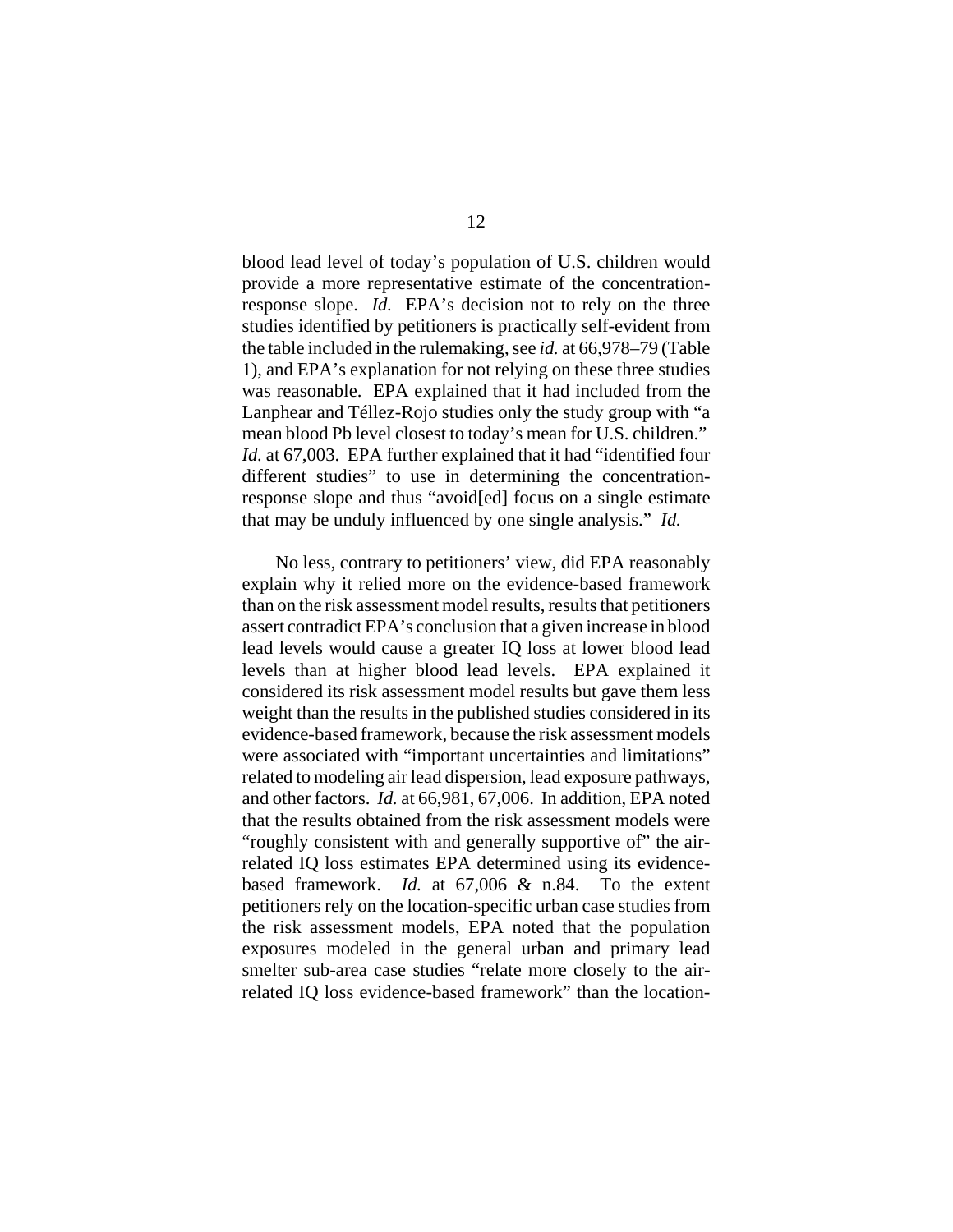specific urban case studies. *Id*. at 67,006 n.84. To the extent petitioners rely on the lower ends of the ranges of IQ losses estimated by the general urban case study, EPA observed both that these lower ends "do[] not fully represent the risk associated with all air-related pathways," *id.* at 66,981, and that at a level of 0.2  $\mu$ g/m<sup>3</sup> the range of IQ loss estimates provided by the general urban and primary lead smelter sub-area case studies "are inclusive of the range of estimates" derived from the evidence-based framework for that level, *id.* at 67,006 n.84.

Petitioners fare no better in contending EPA unreasonably assumed the relationship between blood lead levels and IQ was linear by determining a single number  $(-1.75 \mu g/dL)$  for the concentration-response slope. EPA concluded from "the weight of the current evidence" that the concentration-response relationship is "nonlinear, with steeper slopes at lower blood Pb levels," but "recognize[d] uncertainty in the quantitative characterization of the nonlinearity in the blood Pb–IQ loss relationship." *Id.* at 67,003. Petitioners' reliance on *Natural Resources Defense Council*, 824 F.2d at 1165, where the court stated that "there is no particular reason" to think straight-line extrapolation from known to unknown harm levels provides an accurate prediction of harm, undercuts rather than supports their contention. Even if EPA were using the value of  $-1.75 \mu g/dL$  to extrapolate an IQ at a lower blood level rather than to estimate an IQ loss at a particular air lead level, the court there concluded from the limitations of extrapolation not that EPA could not extrapolate, but that "by its nature the finding of risk is uncertain and the Administrator must use his [or her] discretion to meet the statutory mandate" of the particular Clean Air Act provisions involved. *Id.*

EPA thus adequately justified its decision to rely on analyses of IQ in children with blood lead levels closest to those of today's population of children when revising the lead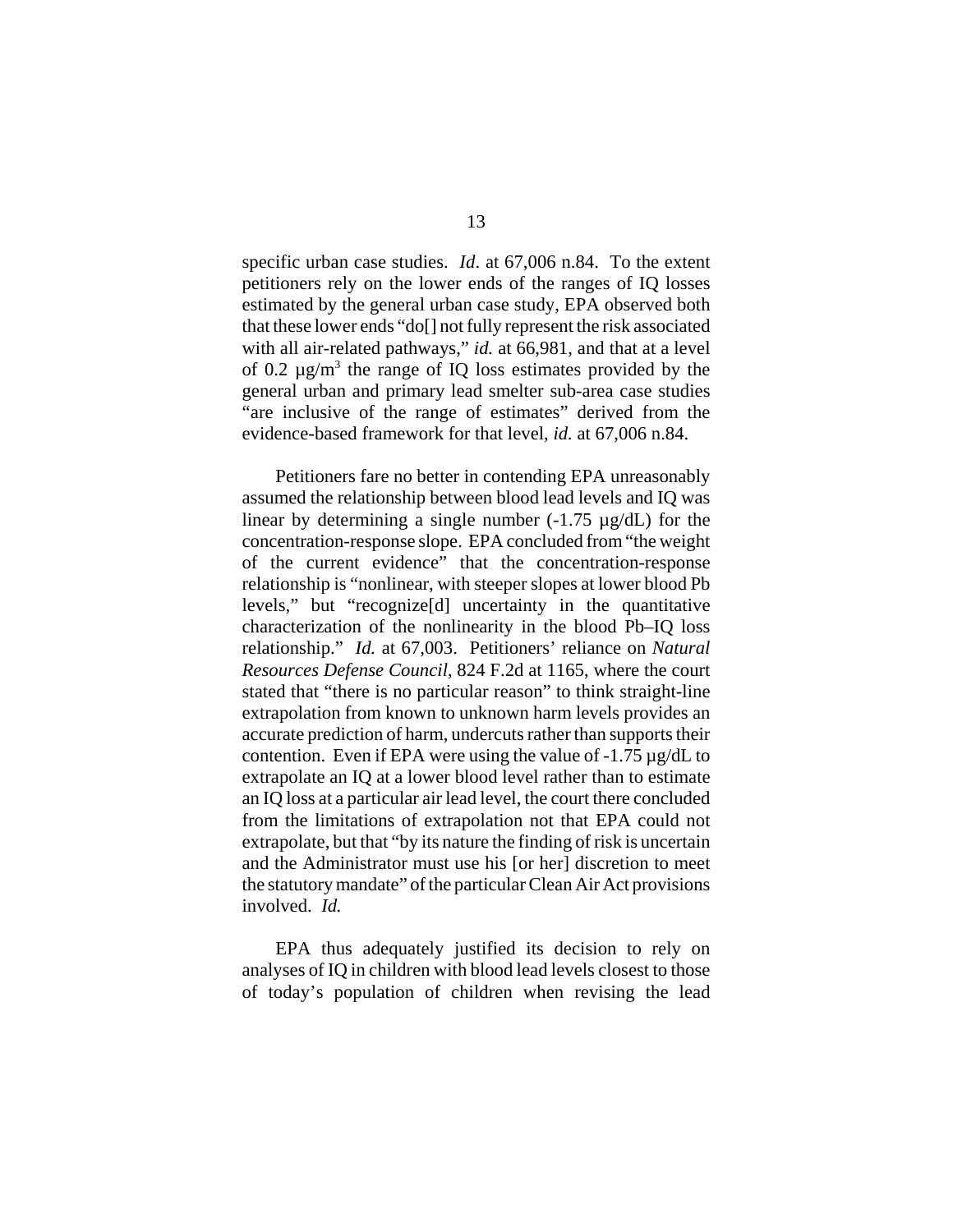NAAQS. To the extent petitioners contend the connection between IQ loss and lead exposure is quantitatively uncertain, EPA has fulfilled its obligations to "engage in reasoned decision-making," *Am. Lung Ass'n*, 134 F.3d at 392, and to "err on the side of caution by setting primary NAAQS that 'allow[] an adequate margin of safety,'" *Am. Trucking Ass'ns v. EPA*, 283 F.3d 355, 369 (D.C. Cir. 2002) (quoting 42 U.S.C. § 7409(b)(1)) (alteration in *Am. Trucking*).

Non-conversion with three-month rolling average. Petitioners contend EPA was arbitrary and capricious not in selecting a rolling three-month averaging period, but in failing to convert the  $0.15 \mu g/m^3$  air lead level from an annual basis to a three-month basis. This contention lacks merit. EPA based its selection of a rolling three-month average on different studies than its selection of the 0.15 µg/m<sup>3</sup> standard. *Compare* Final Rule, 73 Fed. Reg. at 66,991–96 *with id.* at 66,996–67,007. From the studies considered in determining the averaging period, EPA concluded that the scientific evidence "does not specify the duration of a sustained air concentration associated with a particular blood Pb contribution" but does "support[] the importance of time periods on the order of three months or less." *Id.* at 66,994. Petitioners' characterization of the 0.15  $\mu$ g/m<sup>3</sup> standard as the product of a unit conversion error is thus inapt.

EPA did rely on at least two published studies referring to annual or yearly averages: a World Health Organization study providing an air lead guideline of  $0.5 \mu$ g/m<sup>3</sup> averaged over an annual period, and a study by S.R. Hilts reporting results of

**C.**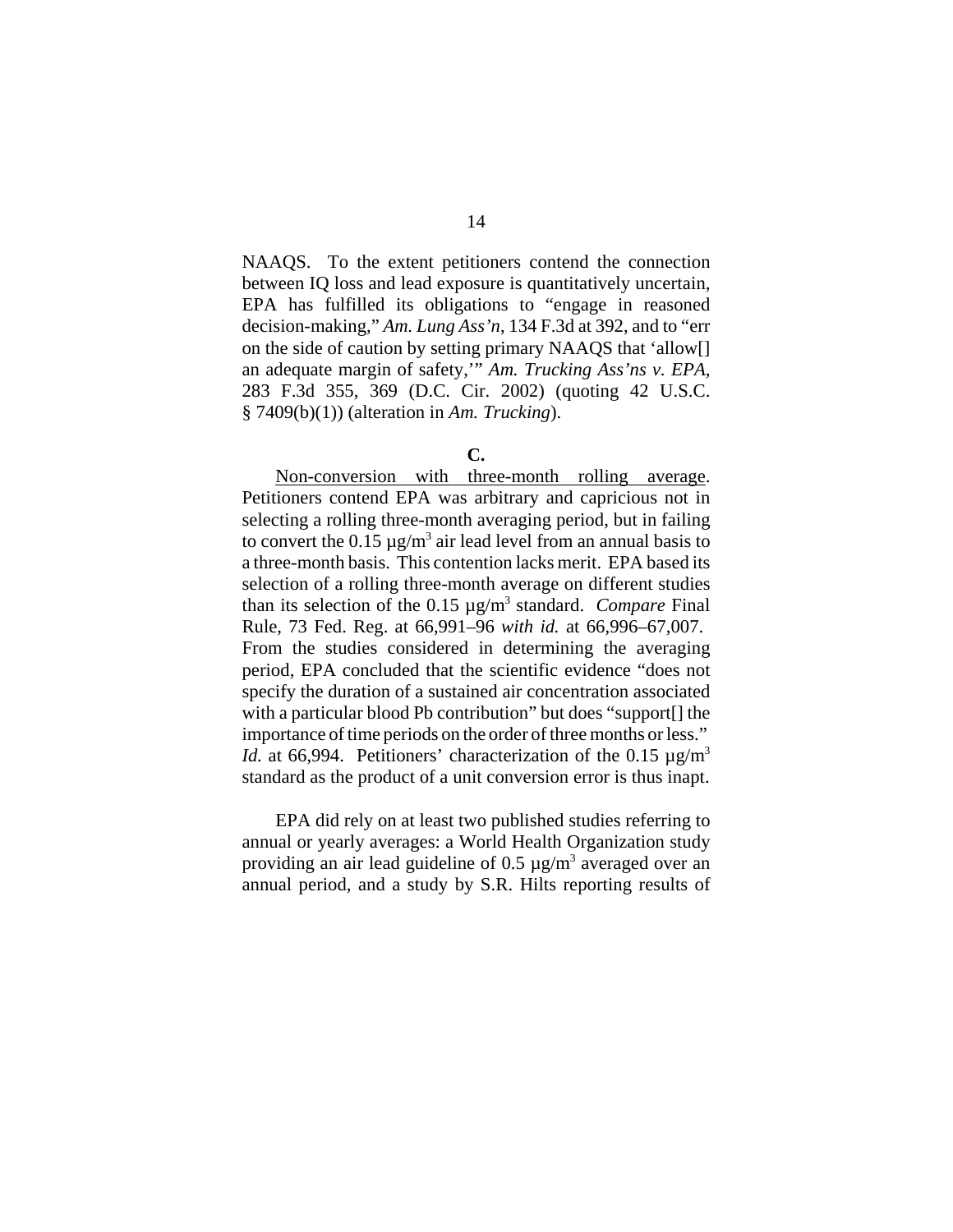annual blood lead level tests of children living near a smelter.<sup>2</sup> EPA relied on both studies in deriving an air-to-blood ratio rather than in determining the relationship between changes in blood lead levels and IQ. *See* Final Rule, 73 Fed. Reg. at 66,973–74. Petitioners fail to demonstrate either study determined the length of exposure to a particular average ambient air lead level that resulted in a particular blood lead level response, *see id.* at 66,994, and so fail to show that EPA's conclusions regarding the lead NAAQS level are valid only for exposures to lead averaged over a period of one year. Furthermore, petitioners do not dispute that EPA explained that the studies on which it based its selection of the averaging period indicated that adverse health effects may result from lead exposure over a period of one to three months. *See id.* at 66,993.

Petitioners erroneously conclude that because EPA's risk assessment models could accept inputs only of annual average ambient air lead concentrations, *see id.* at 66,980 & n.45, EPA calculated the  $0.15 \,\mathrm{\mu g/m^3}$  level based on annual average air lead exposure rather than three-month exposure. As detailed in EPA's Criteria Document, the annual average values were used in the risk assessment models to estimate blood lead levels rather than IQ responses to blood lead levels. However, as EPA explained, the use of annual average ambient air lead concentrations in the risk assessment modeling was an artifact of the models themselves, and EPA adjusted the input annual concentrations to correspond to monthly or quarterly averaging times. *See id.*; *see also id.* at 66,995; Response to Comments at 9.

<sup>2</sup> *See* World Health Organization, Air Quality Guidelines for Europe 33 (2d ed. 2000); S.R. Hilts, Effect of Smelter Emission Reductions on Children's Blood Lead Levels, 303 Sci. Total Env't 51, 52 (2003).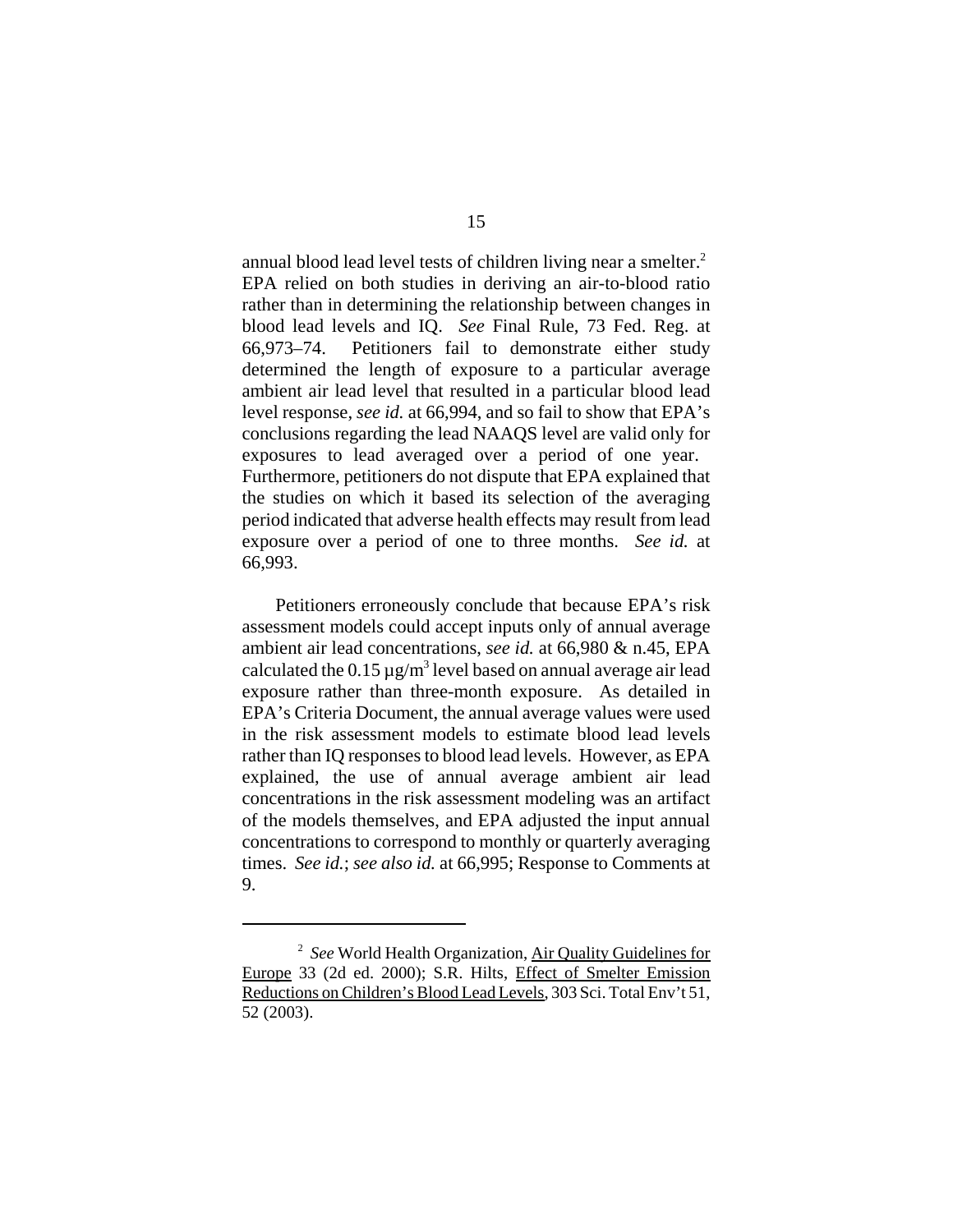The rulemaking thus demonstrates that EPA adequately explained that it did not determine the  $0.15 \,\mathrm{\upmu}\mathrm{g/m^3}$  air lead level by assuming exposure to that level over a period of one year, and that EPA reasonably concluded and adequately explained that a lead NAAQS of 0.15  $\mu$ g/m<sup>3</sup> measured as a three-month rolling average is requisite to protect public health with an adequate margin of safety.

## **III.**

The Lanphear study investigated the concentration-response relationship between blood lead levels and IQ changes, and provided what EPA described as "the most compelling evidence" for effects of lead on IQ at blood lead levels below 10 µg/dL and for the nonlinearity of these effects. Final Rule, 73 Fed. Reg. at 66,977. Petitioners contend the Lanphear study contained such errors that EPA acted arbitrarily and capriciously in relying on results from the study without first obtaining and making public the underlying data for the study. However, in *American Trucking*, 283 F.3d 355, this court rejected the notion that EPA had improperly failed to obtain and make public data underlying studies on which it had relied during a NAAQS rulemaking, holding that "[t]he Clean Air Act imposes no such obligation" and that "requiring agencies to obtain and publicize the data underlying all studies on which they rely would be impractical and unnecessary." *Id.* at 372 (quotation marks omitted).

Petitioners attempt to distinguish their request on the ground that in *American Trucking* the court was addressing requests for data underlying several studies, while they request only that EPA obtain and make public the data underlying the Lanphear study. This distinction finds no support in the reasoning of *American Trucking*. Rather than distinguishing between an agency's burden in obtaining data from one versus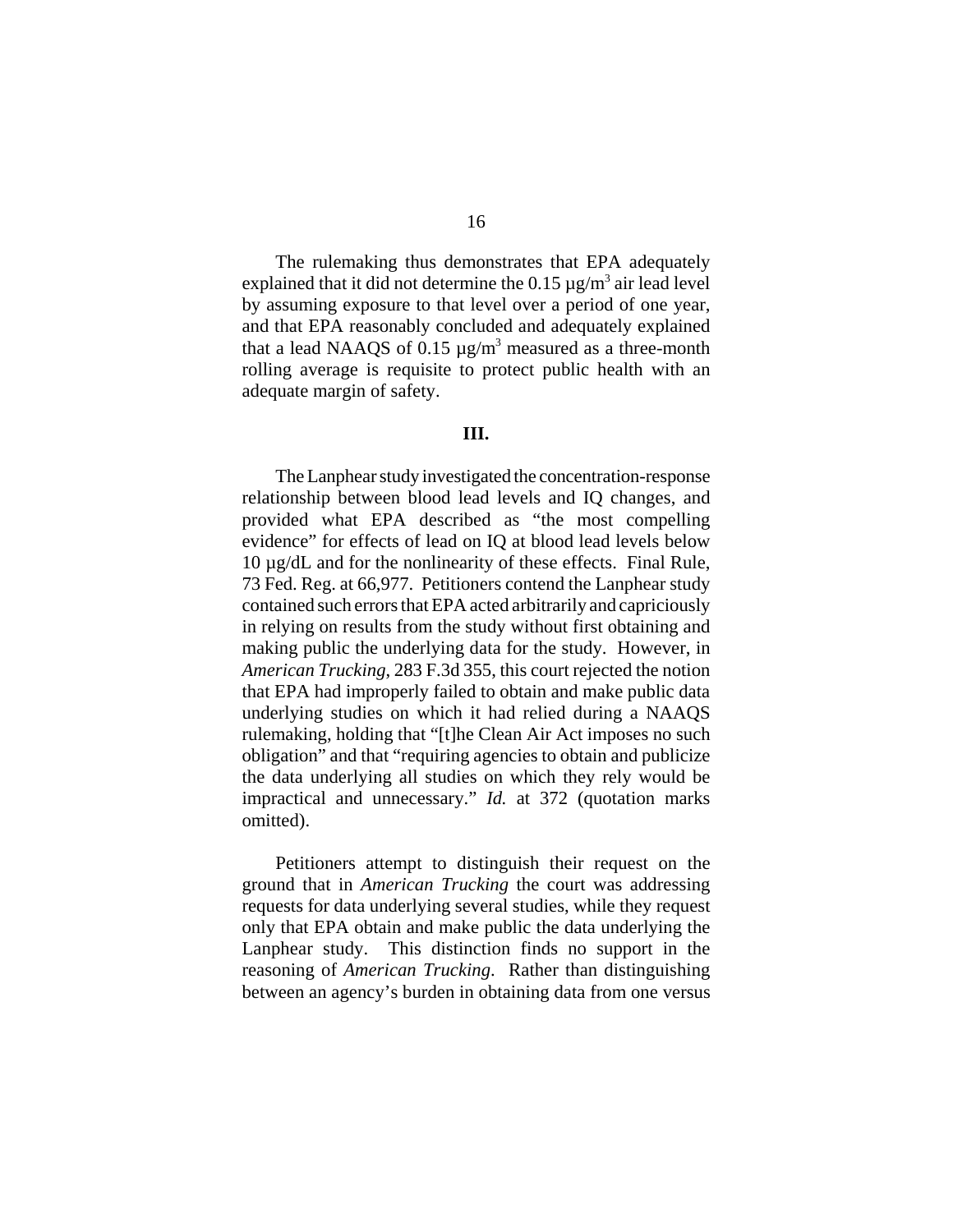many studies, the court distinguished EPA's reliance on a study's results from its reliance on the raw data underlying such results, noting that raw data often is unavailable due to proprietary interests of a study's scientific investigators or confidentiality agreements with study participants. *See id.* Petitioners do not contend EPA possessed the underlying data but failed to include it in the rulemaking record. *Cf. Am. Radio Relay League, Inc. v. FCC*, 524 F.3d 227, 237–38 (D.C. Cir. 2008).

Petitioners' reliance on EPA's regulation concerning requests for data under the Freedom of Information Act, 5 U.S.C. § 552 ("FOIA"), is forfeited. This regulation provides that in response to a FOIA request, EPA shall request and make public "research data relating to published research findings produced under an award" of an EPA grant, subject to privacy and other considerations. 40 C.F.R. § 30.36(d). Petitioners cited this regulation for the first time during rebuttal oral argument, affording EPA no opportunity to respond. *See Ark Las Vegas Rest. Corp. v. NLRB*, 334 F.3d 99, 108 n.4 (D.C. Cir. 2003). Nor did petitioners preserve this argument by mentioning their separate FOIA request for the Lanphear study data in a footnote of their brief, without citing 40 C.F.R. § 30.36(d). *See, e.g.*, *Nat'l Mining Ass'n v. Mine Safety & Health Admin*., 599 F.3d 662, 671 (D.C. Cir. 2010); *NSTAR Elec. & Gas Corp. v. FERC*, 481 F.3d 794, 800 (D.C. Cir. 2007). In any event, the issue raised by petitioners in the instant case involves whether EPA has a general duty to obtain and make public underlying data as part of a rulemaking, rather than any specific duties related to FOIA releases; more generally the regulation concerns EPA's reservation of rights in intangible property related to its grant awards, and the court has no occasion to note more than that the regulation does not apply here.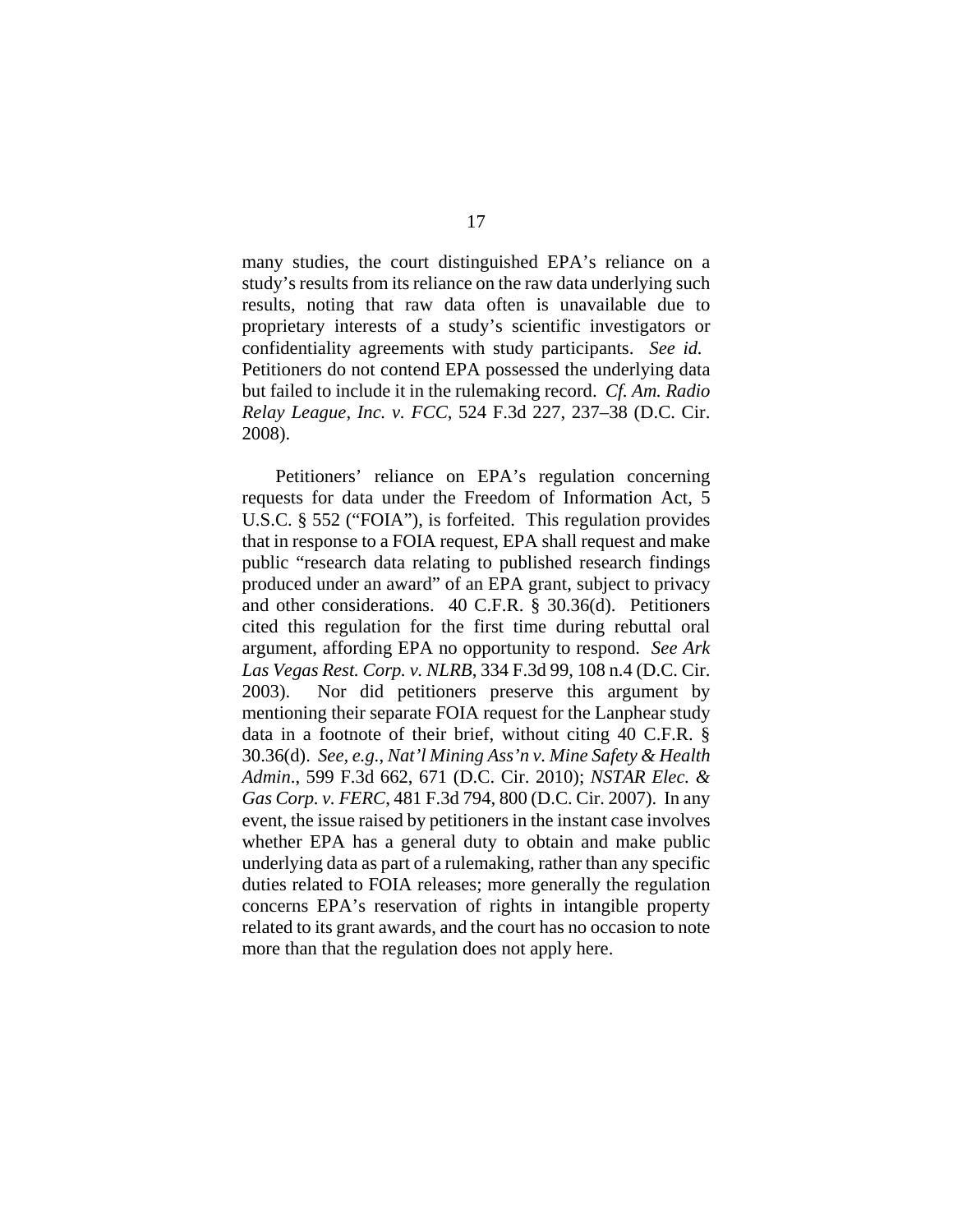Similarly unavailing is petitioners' contention that EPA did not respond adequately to comments concerning errors in the Lanphear study. EPA responded to petitioners' comments by noting that errors in Table 4 and two typographical errors in the Lanphear study had been corrected and explaining that these corrected errors did not affect the portions of the study on which EPA had relied. *See* Response to Comments at 72. EPA also explained in response to petitioners' questioning of Figure 3 of the Lanphear study how petitioners had misinterpreted the statistical methods involved in the figure and that EPA's conclusions from the Lanphear study did not depend on the figure. *See id.* at 24–25. EPA further observed that its confidence in the Lanphear study had been reaffirmed by the "Rothenberg" study, which had re-analyzed the Lanphear data and confirmed the nonlinear relationship between IQ and blood lead levels shown in Figure 3 of the Lanphear study.<sup>3</sup> See id. at 25.

Consequently, petitioners have failed to identify errors in the Lanphear study that would make EPA's reliance on it arbitrary and capricious, and EPA thus appropriately considered the Lanphear study and was not required to obtain and make public the data underlying the Lanphear study.

### **IV.**

Finally Doe Run Resources, Inc., separately contends that EPA erroneously concluded it lacked statutory authority under the Clean Air Act to consider the bioavailability of lead sulfides when determining compliance with the lead NAAQS. Doe Run asserts that lead sulfides are less bioavailable than other forms

<sup>3</sup> *See* S.J. Rothenberg & J.C. Rothenberg, Testing the Dose-Response Specification in Epidemiology: Public Health and Policy Consequences for Lead, 113 Envtl. Health Persp. 1190 (2005).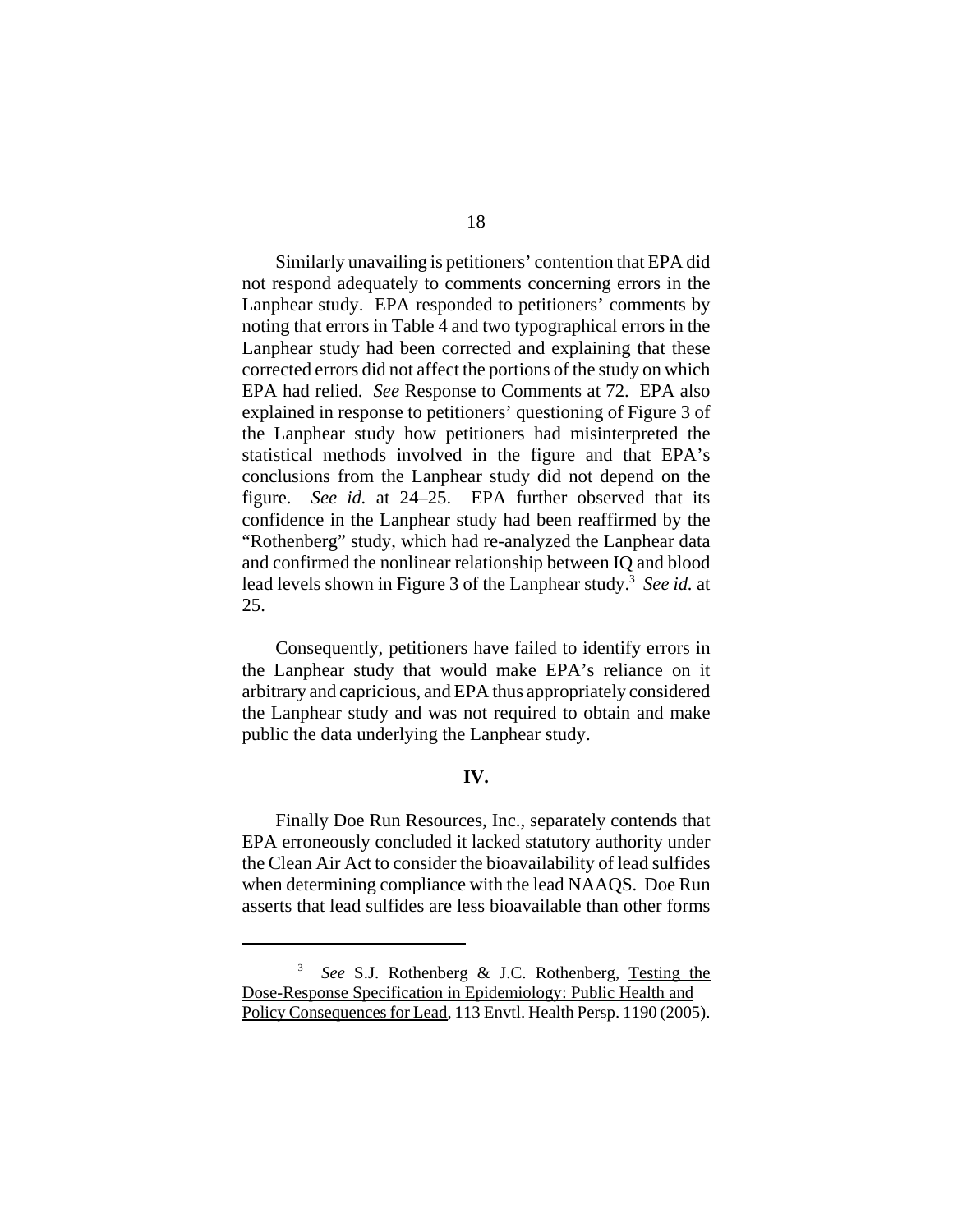of lead and thus less likely to contribute to health risks, and that EPA's NAAQS compliance evaluations consequently should treat low-bioavailable lead sulfides as "policy relevant background" with "in effect, a waiver from the general NAAQS rule." Pet'rs Br. 55–56. EPA declined to determine compliance with the lead NAAQS based on the bioavailability of lead sulfides, explaining that it "must determine compliance with the standard" pursuant to Clean Air Act § 109(b), 42 U.S.C. § 7409(b). *See* Response to Comments at 65.

The term "policy-relevant background" does not appear in the Clean Air Act, and in the context of the lead NAAQS, EPA defines "policy-relevant background" as natural emissions of lead into the air from non-anthropogenic sources as well as lead from non-air sources. *See NPRM*, 73 Fed. Reg. at 29,192. In responding to comments EPA stated that evidence indicates the bioavailability of lead sulfides increases over time and that EPA considered this variable bioavailability in revising the lead NAAQS. *See* Response to Comments at 10. In its brief on appeal, EPA noted that concentrations of ambient lead near lead mines or smelters are not naturally occurring background concentrations. Resp't Br. 57 n.27. Under the circumstances, EPA reasonably concluded Doe Run's request to treat the bioavailability of lead sulfides differently was effectively a request for a waiver from the lead NAAQS.

Applying the familiar two-step analysis under *Chevron, U.S.A., Inc. v. Natural Resources Defense Council, Inc.*, 467 U.S. 837 (1984), *seeNatural Res. Def. Council v. EPA*, 489 F.3d 1364, 1371 (D.C. Cir. 2007), we conclude Doe Run's contention fails at both steps. First, Congress provided in the Clean Air Act that primary NAAQS "shall be ambient air quality standards the attainment and maintenance of which in the judgment of the Administrator . . . are requisite to protect the public health." 42 U.S.C. § 7409(b)(1). EPA is required to designate "any area that